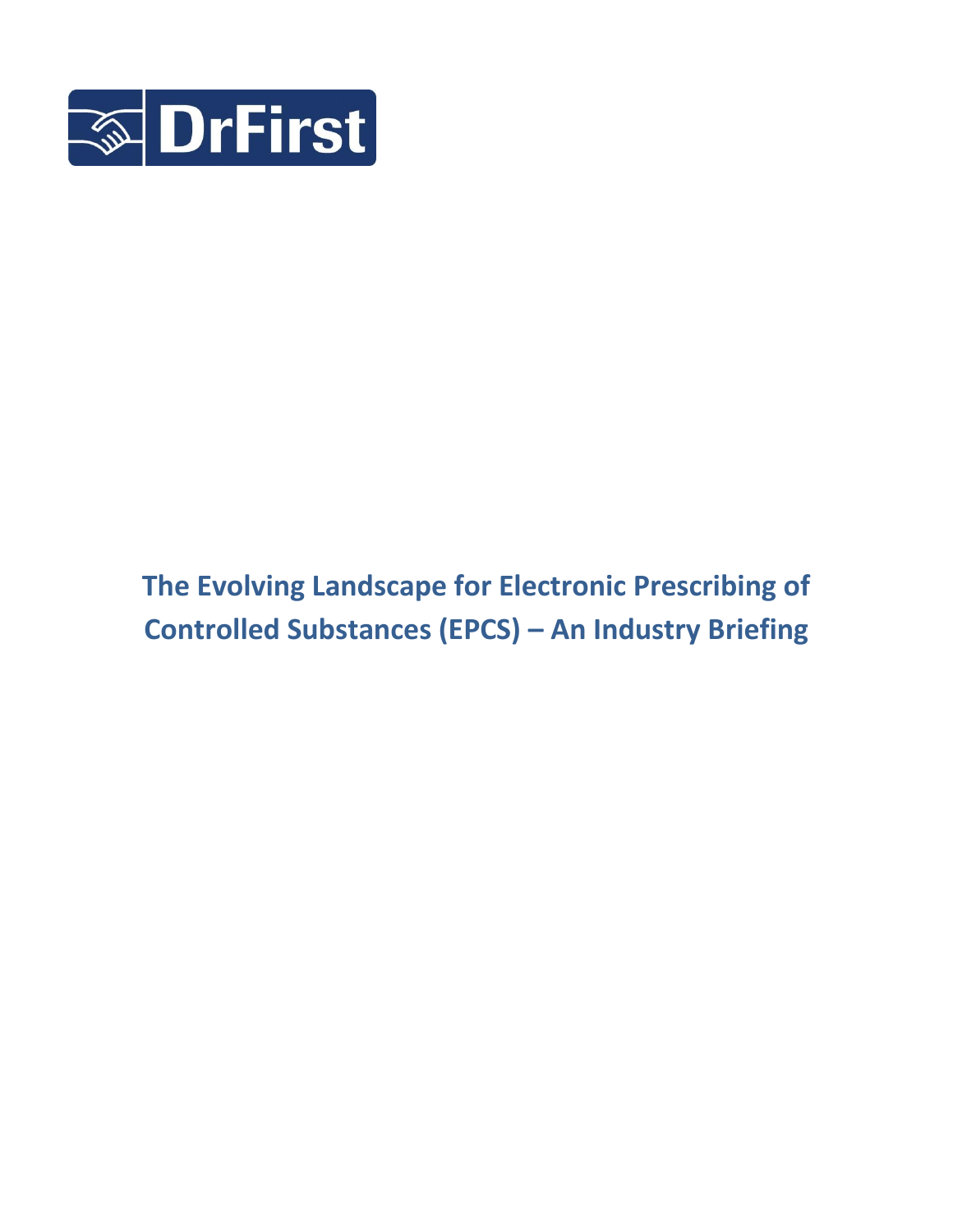

# **Table of Contents**

| What are your thoughts on the future of e-prescribing of controlled substances?  7 |
|------------------------------------------------------------------------------------|
|                                                                                    |
|                                                                                    |
|                                                                                    |
| Can you describe the history of DrFirst's work to achieve a solution for EPCS? 8   |
|                                                                                    |
|                                                                                    |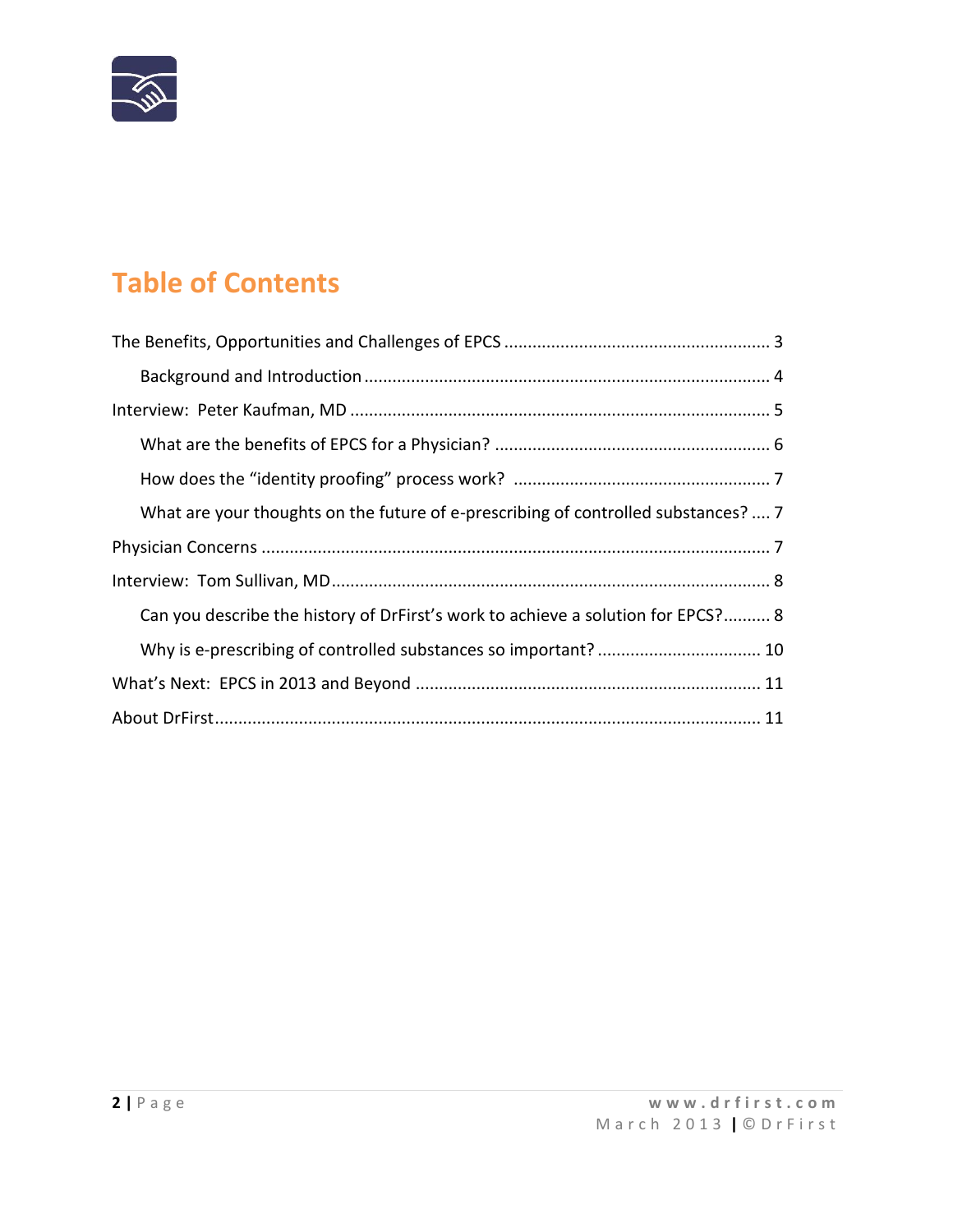

# **Understanding the Benefits, Opportunities and Challenges of EPCS**

There is an epidemic of addiction, abuse and diversion of controlled substances in this country and worldwide. Since 90% of all physicians write prescriptions for controlled substances, this industry briefing is designed to provide meaningful data and up-to-date resources to assist physicians and members of the healthcare industry understand the benefits of electronic prescribing of controlled substances (EPCS), while also addressing some common misconceptions which have unnecessarily hindered adoption. In addition, we will discuss compliance of controls and processes, and the standards enforced for EPCS in order to achieve full compliance with the relevant EPCS components.

EPCS delivers many of the same patient safety measures that traditional e-prescribing offers. As a fully electronic platform, it helps reduce the errors inherent in the paper-based process, such as illegible handwriting, misinterpreted abbreviations and unclear dosages. Similarly, EPCS technology can be configured with a medication reconciliation module, allowing providers to capture and view more complete prescription histories at the point of care, which can further reduce the likelihood of an adverse drug event. And when real-time patient clinical decision support information is combined with transparent drug pricing models, clinicians can select both the most therapeutically appropriate medications for the patient and the most cost-effective.**<sup>2</sup>**

This paper draws upon interviews and data from highly respected physicians who have extensive experience in e-prescribing and EPCS as well as industry experts in security processes.

### **Background and Introduction**

EPCS was made legal at the national level in 2010 by the Drug Enforcement Agency (DEA) following years of deliberations on exactly what new requirements would be added to eRx to assure that this class of drugs would not be abused or diverted for illegal use. DEA regulations were modified to allow the use of EPCS, inclusive of Schedule II to Schedule V and provide the federal regulatory framework by which this process will be governed. The rule gives prescribers the option for, but does not mandate, the use of e-prescribing for controlled substances.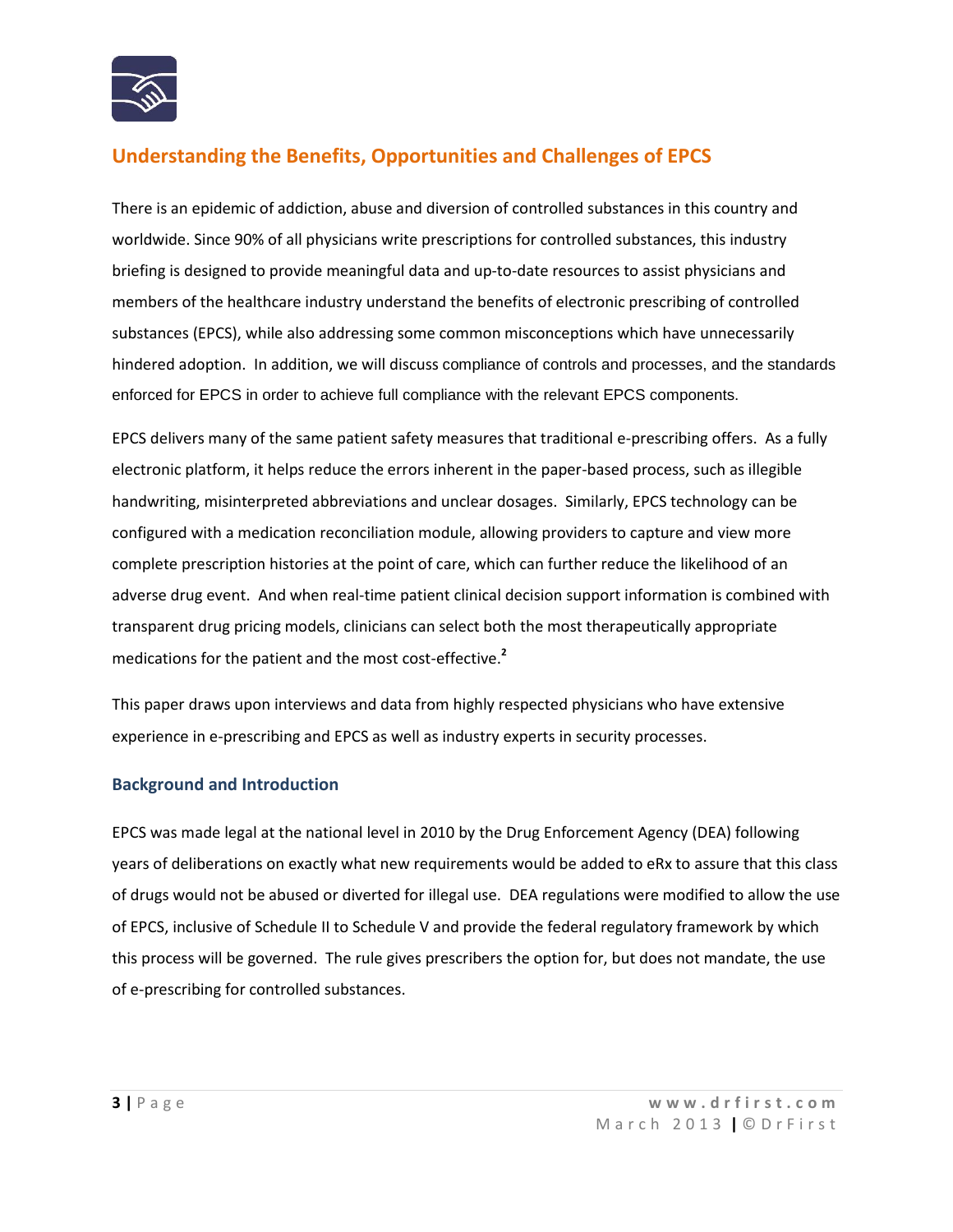

When the DEA published its Interim Final Rule (IFR) on EPCS, it created a number of questions and concerns for state regulatory bodies. Many of the concerns centered on whether software providers were meeting, or could meet, the technical and administrative requirements outlined by the DEA.

Since that time, e-prescribing, EHR, and pharmacy practice management application software vendors have devoted significant resources to two of the main technical requirements. First, completing the EPCS certification process, as required by the DEA in 21 CFR 1311.300 Application Provider Requirements—Third-party Audits or Certifications; and secondly, attest to its compliance with all EPCS aspects of 21 CFR - 1300, 1304, 1306 and 1311, and having a written copy of the vendor's third-party audit or certification.

The remaining technical requirement revolves around electronic authentication, or what is referred to as "identity proofing." The National Institute of Standards and Technology (NIST), in special publication 800-63-1, defines electronic authentication as "the process of establishing confidence in user identities electronically presented to an information system."**<sup>3</sup>**

The identity proofing process, essentially a form of credentialing, is required for physicians in order to provide yet another layer of security and authentication.

As of this writing, 40 states have made EPCS legal, although some states still do not allow for eprescribing of Schedule II drugs, since each state has the authority to modify prescription practices within its jurisdiction over and above the DEA regulations. However, e-prescribing networks such as Surescripts do operate in all 50 states and have created a highly secure network infrastructure. Vendors such as DrFirst have developed compliant systems that meet all of the DEA's requirements as well as the Surescripts strict certification processes. DrFirst was the first company to electronically transmit prescriptions for controlled substances under a DEA waiver. Now major pharmacy chains such as Rite-Aid, Walgreens and CVS have the ability to accept electronic prescriptions for controlled substances in any state where it is legal. Other pharmacy chains are almost certain to follow. Presently there are more than 13,000 pharmacies accepting EPCS, and that number is increasing rapidly.

In short, essentially all of the elements are in place to allow physicians to start e-prescribing of controlled substances. The remaining regulatory barriers to adoption are being actively addressed and resolved on a state by state basis.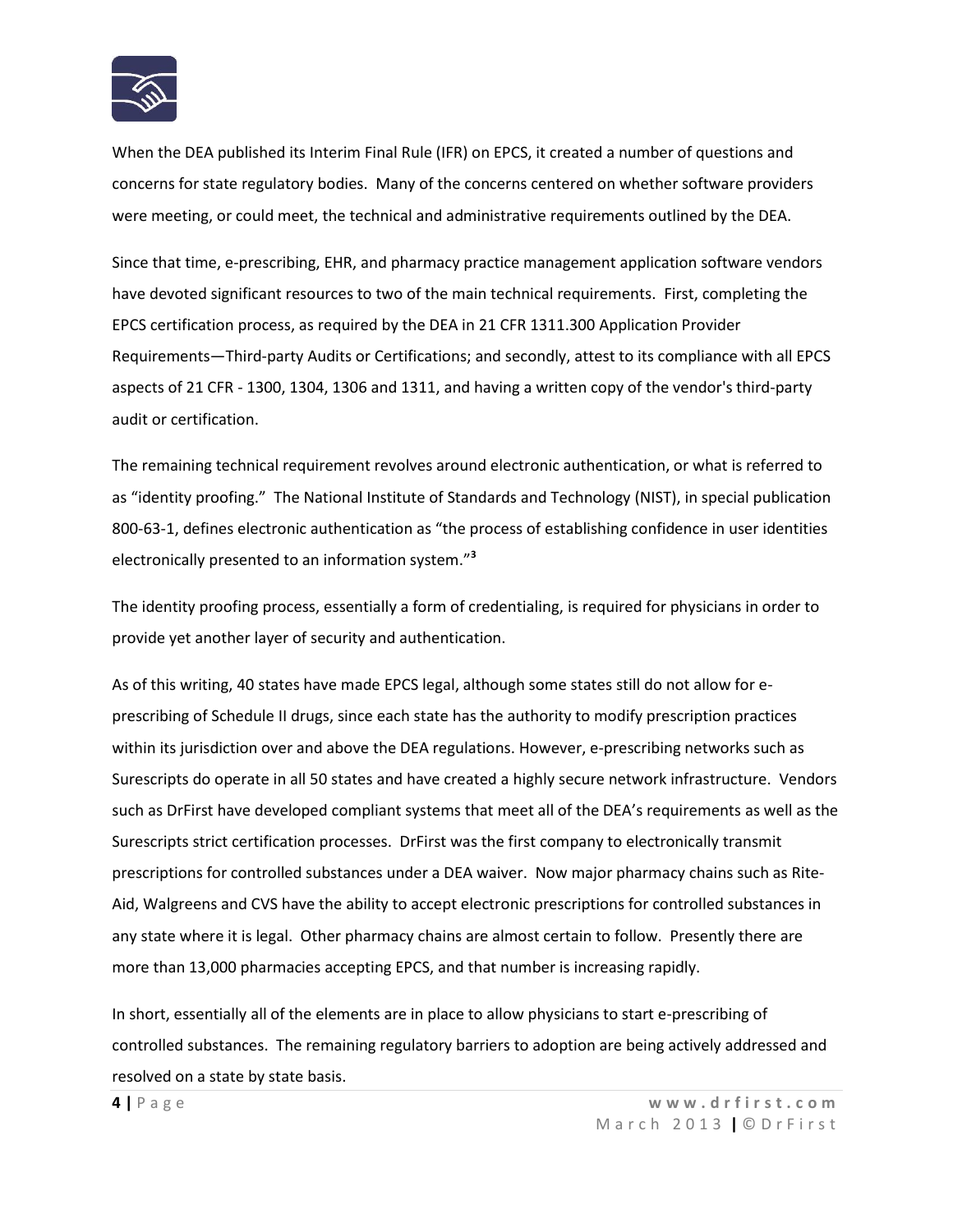

## **Interview: Peter N. Kaufman, MD**

In an effort to further inform the discussion, we asked Peter N. Kaufman, MD, a practicing physician and a highly regarded expert on EPCS, to provide an overview of the benefits for physicians, the identity proofing process and what the future looks like for EPCS.

Dr. Kaufman has lectured nationally on computers in medicine, electronic medical records, the Internet and medical practice, and high-tech medicine. He is a board-certified gastroenterologist and continues to practice medicine approximately 15 hours per week for a gastroenterology practice in Bethesda, Maryland. Dr. Kaufman participates in multiple national organizations promoting standards in healthcare, including the Physicians EHR Coalition (Secretary/Executive Board), CCHIT (Stand-alone eRx Workgroup), HIMSS (eRx Workgroup), NCPDP (Workgroup 11), and the AMA (Delegate from the American Gastroenterological Association).

He also serves as the Chief Medical Officer at DrFirst, with the primary goal of prioritizing provider needs first and secondly modernizing the continuum-of-care across the nation through connected healthcare communities.

### **What are the benefits of EPCS for a physician?**

The reason a doctor would want to use EPCS is that most doctors, about 90%, write prescriptions for controlled substances. The estimate is that approximately 11% of all prescriptions are for controlled substances. Many doctors are moving to e-prescribing, and it is certainly easier to have one system—and one workflow—for prescribing than to have multiple systems. In addition, when you prescribe electronically it automatically creates an electronic record. In some states you must maintain duplicate or triplicate paper records. In many doctor's offices those paper records may or may not make it into the patient's chart, or the record is also not always easily found. It is often quite difficult to perform a search on those paper records.

The third benefit for doctors with regard to controlled substances is the ability to link into their state's prescription monitoring database. This allows the prescriber to know if the patient has received a prescription for a controlled substance from other doctors and when those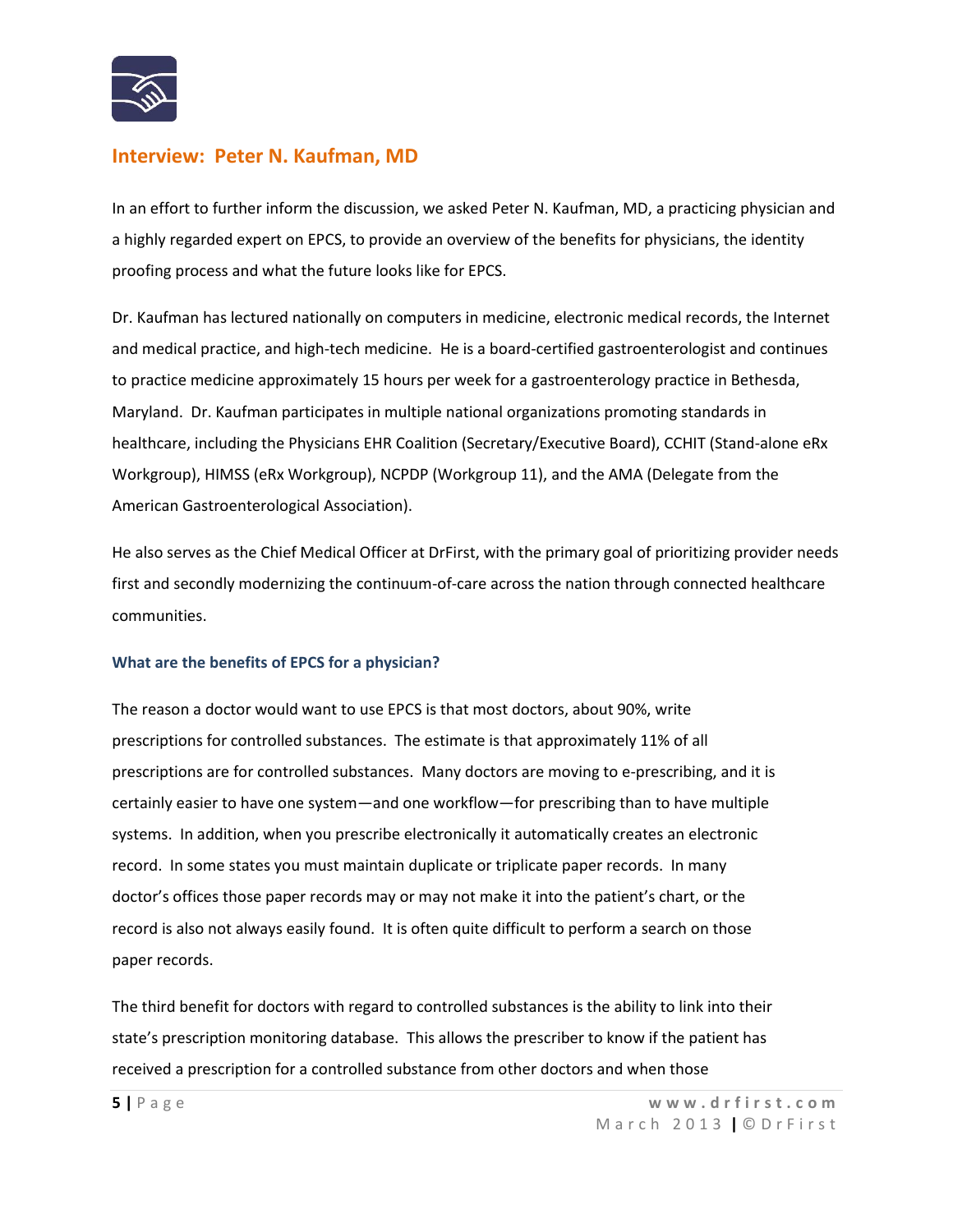

prescriptions were written. Now this link to the state databases is not currently in wide use yet, however I expect that to become much more wide spread in the near future.

Another benefit of e-prescribing for controlled substances is the same for e-prescribing in general. Specifically, the prescriptions are legible, they are checked for clinical alerts such as drug-to-drug and drug-to-allergy interactions, pregnancy, breast feeding, dosing, duplicate therapy and issues of that nature. Again with e-prescribing, the doctor has access to the patients' formulary information and there's a convenience factor for the patient. The patient only has to go to the pharmacy once and therefore is more likely to be adherent.

The last benefit is that we believe electronic prescribing of controlled substances will significantly reduce fraud and abuse. For example, it's a lot easier to steal a prescription pad and fake a signature than it is to get into this extremely secure system.

#### **How does the "identity proofing" process work?**

The identity proofing process is accomplished over the Internet, and it is based on verifying identities using a combination of identity element verification (such as name, address, Social Security number, and date of birth), knowledge-based authentication (interactive questions designed to ensure an individual is who they claim to be), and verification of account information (generally a financial instrument such as a credit card number). The majority of doctors—approximately 85%—are able to complete the process entirely online.

With that said, there are a number of initiatives underway to utilize equitable measures in identity risk assessment, such that within a year at most, we should see completion rates of identity proofing up at around 98% or 99%. Another aspect of the security is the issuance of a hard token which is a small fob that can be carried on your keychain. For doctors who don't want one more thing to carry around, there are also "soft" tokens which can be generated by a smart phone app.

#### **What are your thoughts on the future of e-prescribing of controlled substances?**

**6 |** P a g e **w w w . d r f i r s t . c o m** In the fairly near future, I expect that we will see EPCS being legally authorized in the few remaining states that still do not allow EPCS. There will be many more pharmacies able to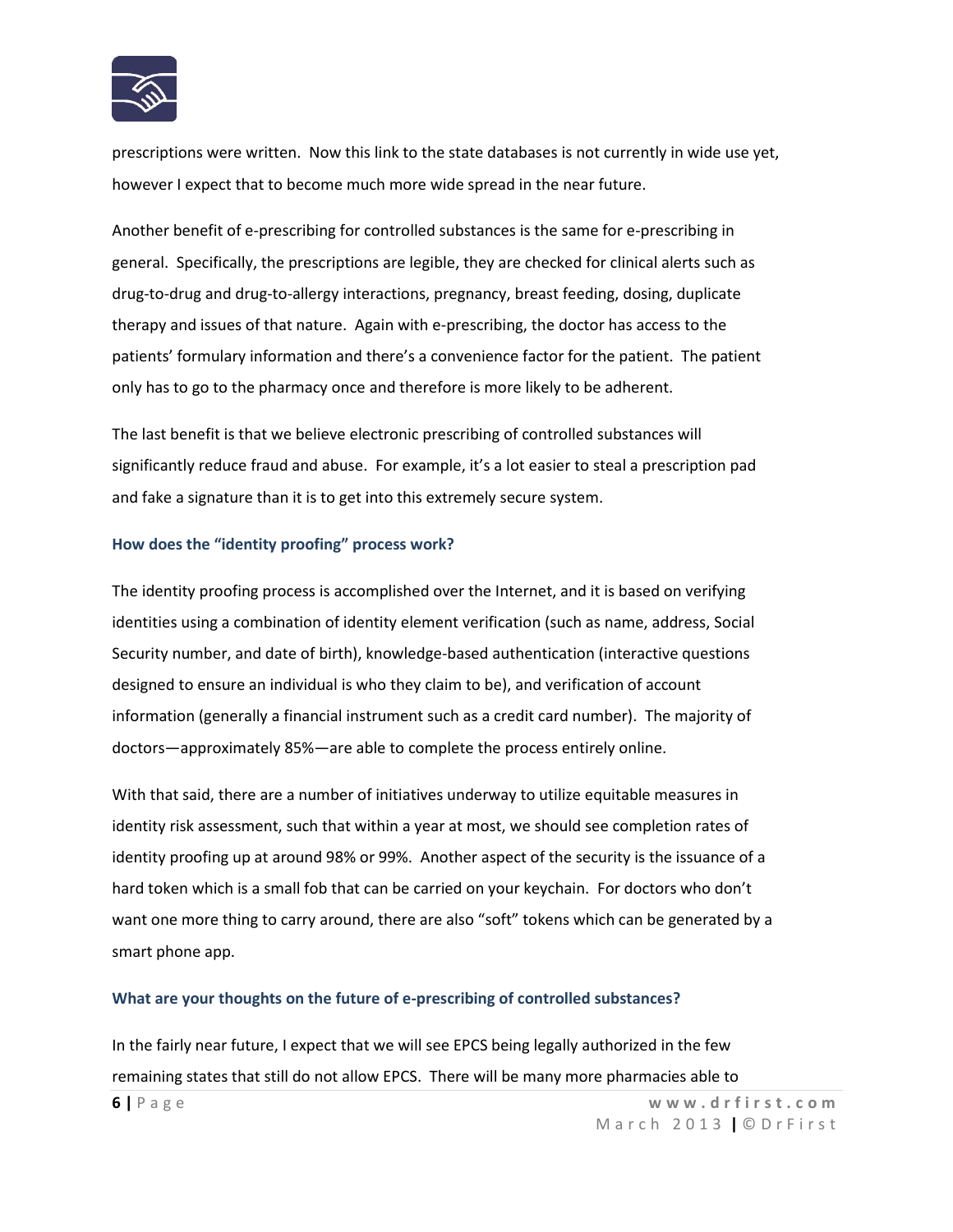

accept e-prescriptions for controlled substances. Today, Rite-Aid and Walgreens have activated EPCS in all states where it is legal. CVS, the nation's largest pharmacy chain, is rolling out EPCS on a state by state basis, currently amounting to approximately four states, but obviously many more to come. I also expect improved identity proofing that is faster and more efficient. For example, DrFirst is setting up an alternate process to assist doctors who have some difficulty getting through the online identity proofing process.

I also expect to see individual state prescription drug monitoring programs working in conjunction with controlled substance e-prescribing systems. This will make it much easier to control, monitor and reduce drug diversion and abuse into a much smaller pool. Substance abuse of controlled substances is a major problem in this country and an issue that the DEA is very concerned about. For example, in the state of New York, real-time prescription monitoring has been mandated by the I-STOP legislation and will be required of all New York physicians by the end of 2014. Many states are likely to follow suit and require real-time monitoring as a first line of defense against prescription drug diversion.

So the technology solution is available today and the barriers to adoption are falling away. For example, DrFirst is making our EPCS Gold product available to all of our software partners and associates to integrate into their EHR systems or use it as a stand-alone EPCS solution. We've invested the time, resources and effort to meet all of the DEA's stringent requirements and undertake extensive auditing so other software solutions providers do not have to go through the expensive and time consuming process of DEA certification.

## **Physician Concerns**

Physicians have voiced concern over one aspect of the certification process, specifically the identity proofing process. We asked Michelle Soble-Lernor, the Chief Pharmacy Officer at DrFirst, to describe this concern. "The identity proofing process is managed by Experian. However, some doctors are uncomfortable providing or confirming personal financial information over the Internet. Everyone knows not to provide credit card or financial information over the Internet unless you are absolutely certain your information will be secure. That's just ingrained in all of us now. That hesitation is one of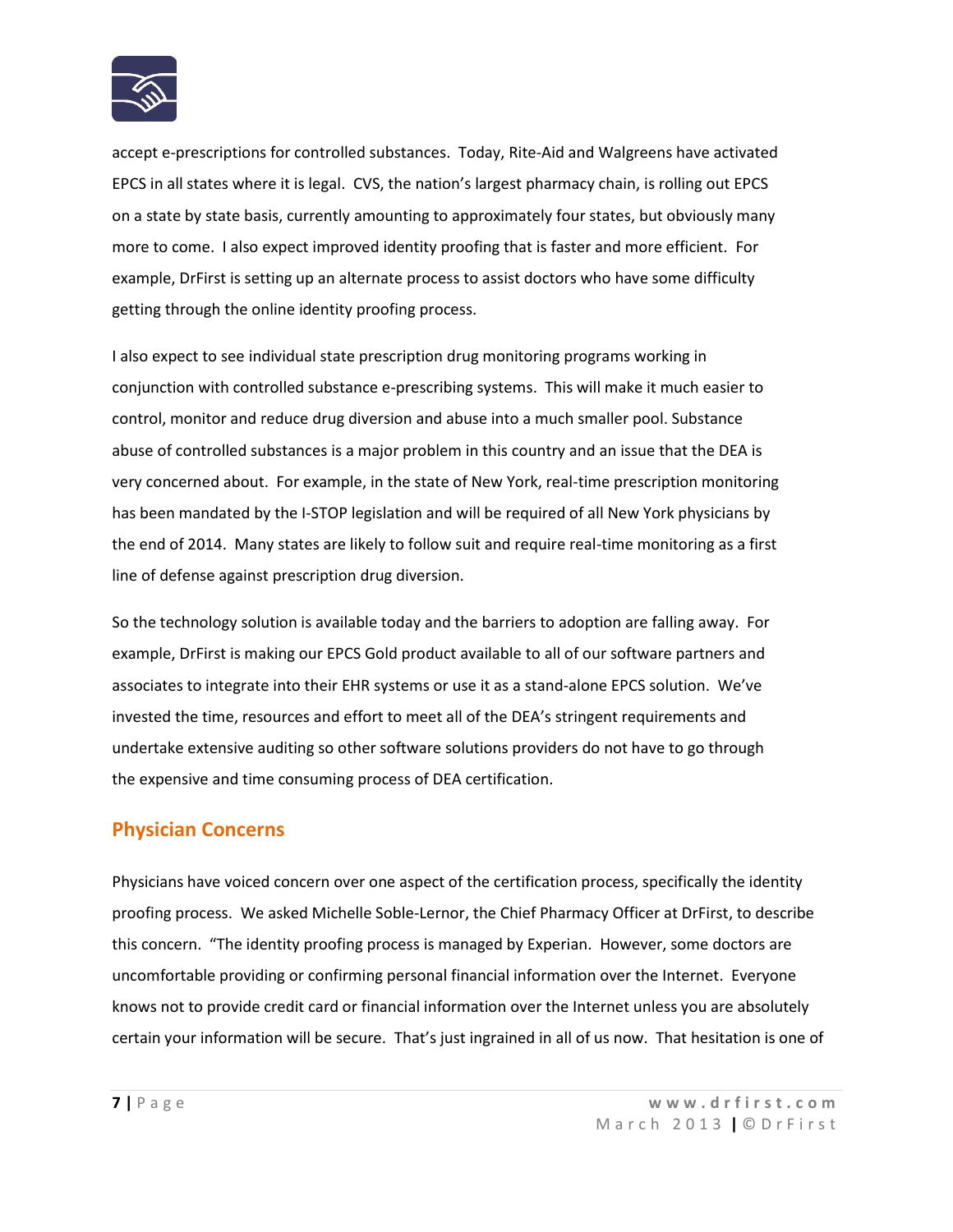

the issues that contribute to the approximate 15% failure rate on first attempts to complete the Experian identity proofing process."

A key to alleviating these concerns is the ongoing education process to user communities. As online services and capabilities expand, so too will use of personal information in verifying identities. Users are more likely to feel comfortable in the provision of information online if they 1) trust that the application is secure and 2) that the information is being used with a purpose specific to the application and not for residual applications, such as marketing.

## **Interview: Tom Sullivan, MD**

Tom Sullivan, MD joined DrFirst in 2004, just after completing his term as President of the Massachusetts Medical Society. He is known throughout the healthcare industry as the father of the Continuity of Care Record ("CCR") and a leader on the future of healthcare technology. He is assisting DrFirst in ensuring that DrFirst's flagship e-prescribing product, Rcopia®, continues to add the functionality necessary to maintain its leadership position both in electronic prescribing and in the channel of communication between various sectors of the healthcare community and the physician. Dr. Sullivan is nationally active in organized medical groups, and is a past Co-Chair of the Physicians EHR Consortium, and both a delegate to the American Medical Association (AMA) and a member of their Council on Medical Service. He is also the Chair of the Healthcare Workgroup, helping the US Department of Commerce achieve the goals of their National Strategy for Trusted Identities in Cyberspace (NSTIC).

#### **Can you describe the history of DrFirst's work to achieve a solution for EPCS?**

This dates back to the company's founding in the 2000. Pharmacies, pharmaceutical companies and health plans all recognized the clear return on investment for e-prescribing. So once we started that and it became successful the next question was – Why can't you do the same thing with controlled substances? In some ways it was a pragmatic challenge in terms of identifying the issues and hurdles that needed to be overcome. One of the major issues was communicating and collaborating with the Drug Enforcement Agency (DEA). They were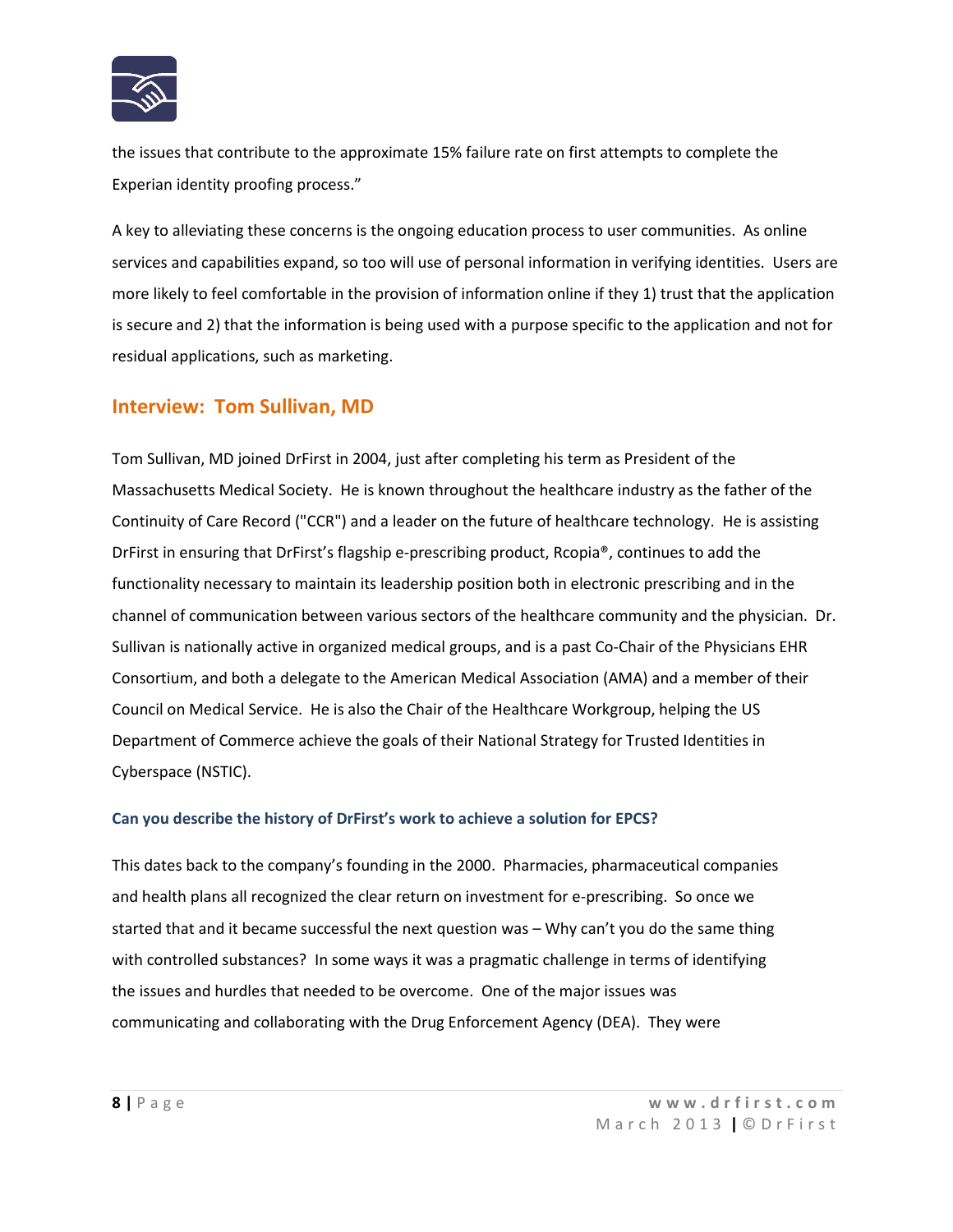

extremely concerned about security and identity proofing. Even back then, the DEA realized better than anyone, there was a growing problem of drug abuse and illegal diversion.

However, unlike other agencies within the federal government, such as HHS, CMS and others who are focused on a range of issues concerning quality of healthcare, the DEA has a very singular and narrow focus. Their mission is stopping drug abuse and illegal diversion. Since their main concern was security, they proposed a series of security requirements that were so difficult that no one was even interested in pursuing a solution. However, our company's founder, Jim Chen, had an extensive background in Internet security, having worked on the early development of VPN's or Virtual Private Networks. He became very interested in this problem, and it was also a natural extension of what we were doing in e-prescribing which also requires security, privacy and other Internet security elements.

At that time, I was the president of the Massachusetts Medical Society and I had an opportunity to testify about the value of e-prescribing in front of the Massachusetts House, the Senate and the governor's office. Mitt Romney was the governor at that time, and I met with one of his Cabinet members.

The end result was that we were able to obtain a grant from Agency for Healthcare Research and Quality (AHRQ), and we conducted the very first pilot project on EPCS. It was a 3-year pilot project that was conducted under the auspices of the Massachusetts Department of Public Health, controlled substances division.

We had a DEA waiver to electronically prescribe controlled substances in western Massachusetts and share the results so everyone could learn from the experience. The study was published in 2011 in the Journal of the American Medical Informatics Association by Brandeis University.

Our leadership in EPCS was the result of a confluence of the right people from our organization, Jim Chen, Dr. Peter Kaufman and others. Secondly, we were willing to take the risk and devote the significant time and resources to conducting this first ever pilot project and study.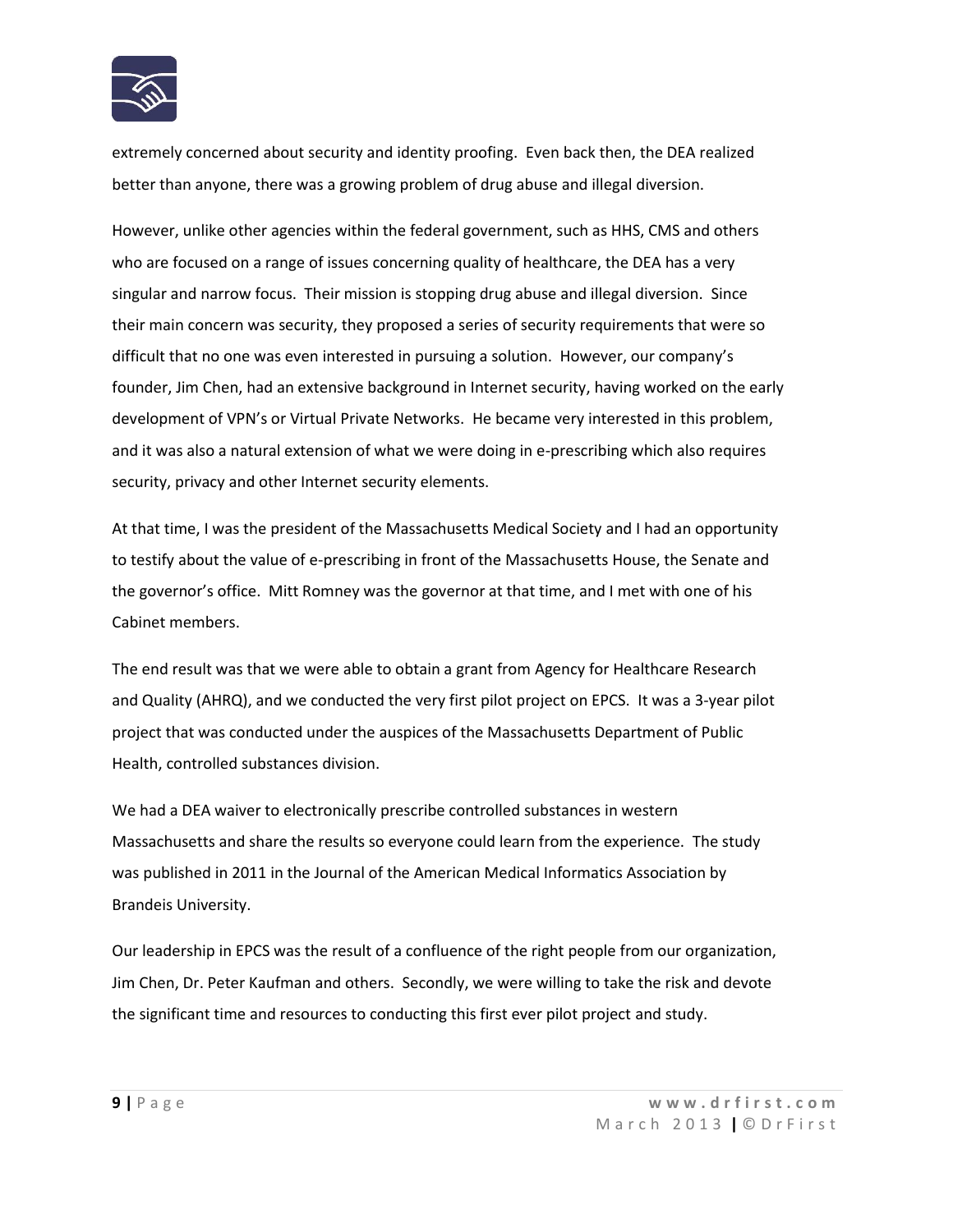

I serve on a number of national committees and we are still leading the way in terms of making EPCS more efficient. We are actively working with state regulatory bodies as well as federal agencies to educate, inform and even offer technical solutions. We see tremendous efficiency in having a fully electronic system for prescribing all drugs. And that efficiency will drive down costs along with reducing errors and promoting more patient safety in our healthcare system.

There are many other practical benefits, but from a larger perspective we have very inefficient systems in healthcare. Part of that is driven by regulatory issues, and we all understand the need for the correct balance. However, we envision that universal adoption of e-prescribing for all drugs can resolve many of the remaining aspects of the inefficiencies in the "big picture" pharmaco-economic and patient safety system—and that's a worthwhile goal.

#### **Why is e-prescribing of controlled substances so important?**

It's incredibly important because there is a huge epidemic of drug abuse and illegal diversion in this country. Twenty years ago most people who were diverting drugs were getting their prescriptions illegally from stolen or forged and altered paper prescriptions. Today, most of the diversion and drug abuse comes from legitimate doctors writing legitimate prescriptions. Just as a single example, we are seeing it with teenagers who sustain an injury playing sports. They receive a prescription for a narcotic, sometimes more than they need and they can become addicted if not properly monitored. Or a family member receives a prescription and they only take a few of the pills in the bottle. Then, an adolescent or other person decides to experiment with the rest of the pills and they can also become addicted that way.

However, the issue affects all age groups, and it's a major societal problem. The inefficiencies and problems with paper based systems and records widen the open door, allowing the practice of doctor shopping to occur.

Another reason is that there's a huge problem with workflow and inefficiency in healthcare. Over the past ten years, we have acquired plenty of experience with e-prescribing of noncontrolled substances. With EPCS, the question is why not make the workflow smoother for the prescribers, have better and more timely audit trails, make it safer for patients, easier for pharmacists and help the law enforcement officials carry out their mandates.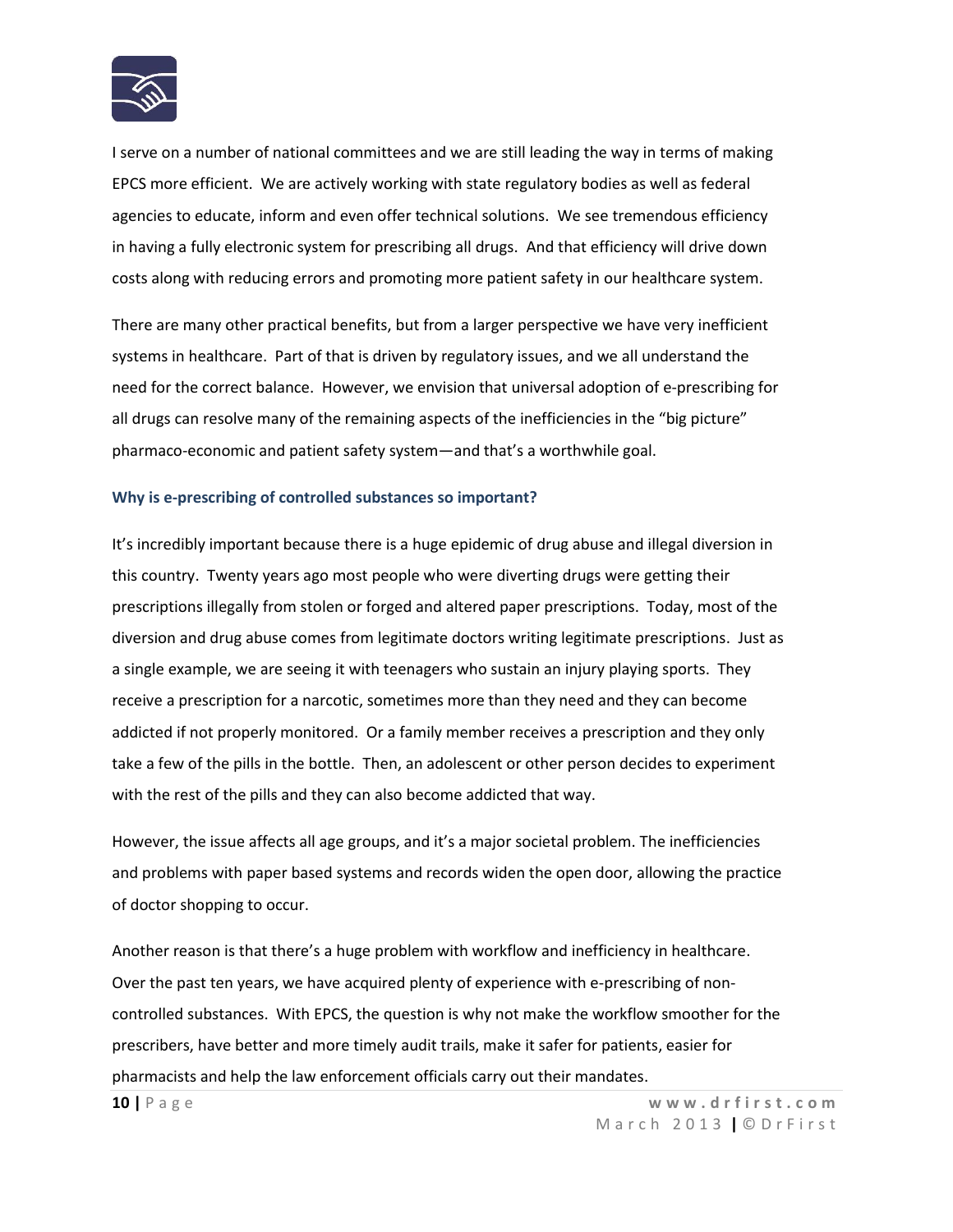

Of course, there's some training involved for doctors and there are some obstacles still to overcome. There's an adoption curve as with any new technology. E-prescribing of non-controlled substances has reached what I would call a tipping point in that adoption curve and EPCS will follow a similar trajectory and reach the same point fairly soon. The benefits of EPCS simply far outweigh the obstacles.

## **What's Next: EPCS in 2013 and Beyond**

During 2012, electronic prescribing of controlled substances adoption recognized significant growth, expanding from a handful of pharmacies to what is now more than 13,000, accounting for nearly 18% of all U.S. pharmacies. Physician adoption is accelerating as well. All signs indicate that the industry has grown past the launch stage, and is now rapidly progressing toward widespread use. If electronic prescribing of controlled substances continues to mirror the adoption pattern of e-prescribing, the next two years will see EPCS becoming a mainstream practice among physicians who recognize the benefits of workflow efficiencies, drug diversion protection, and patient safety benefits of controlled substance e-prescribing.

## **About DrFirst**

DrFirst pioneers software solutions and services designed to optimize healthcare provider access to patient information, improve the doctor's clinical view of the patient at the time of care, and enable more effective, efficient administration and collaboration across a patient's circle of caregivers. Our growth is driven by a commitment to innovation and reliability across a wide array of service areas, including Medication History and e-Prescribing, Secure Messaging and Clinical Data Sharing, and Patient Behavioral Education and Medication Adherence. We are a Surescripts Gold Certified provider, and have the #1-ranked Standalone e-Prescribing Software as rated by Black Book Rankings. We are proud of our track record of service to 40,000 providers and over 270 EMR/EHR/HIS vendors nationwide. For more information please visit [www.drfirst.com.](http://www.drfirst.com/)

## **DrFirst**

**Headquarters** 9420 Key West Ave. Suite 230 Rockville, MD 20850 USA **Main Number:** (301) 231-9510